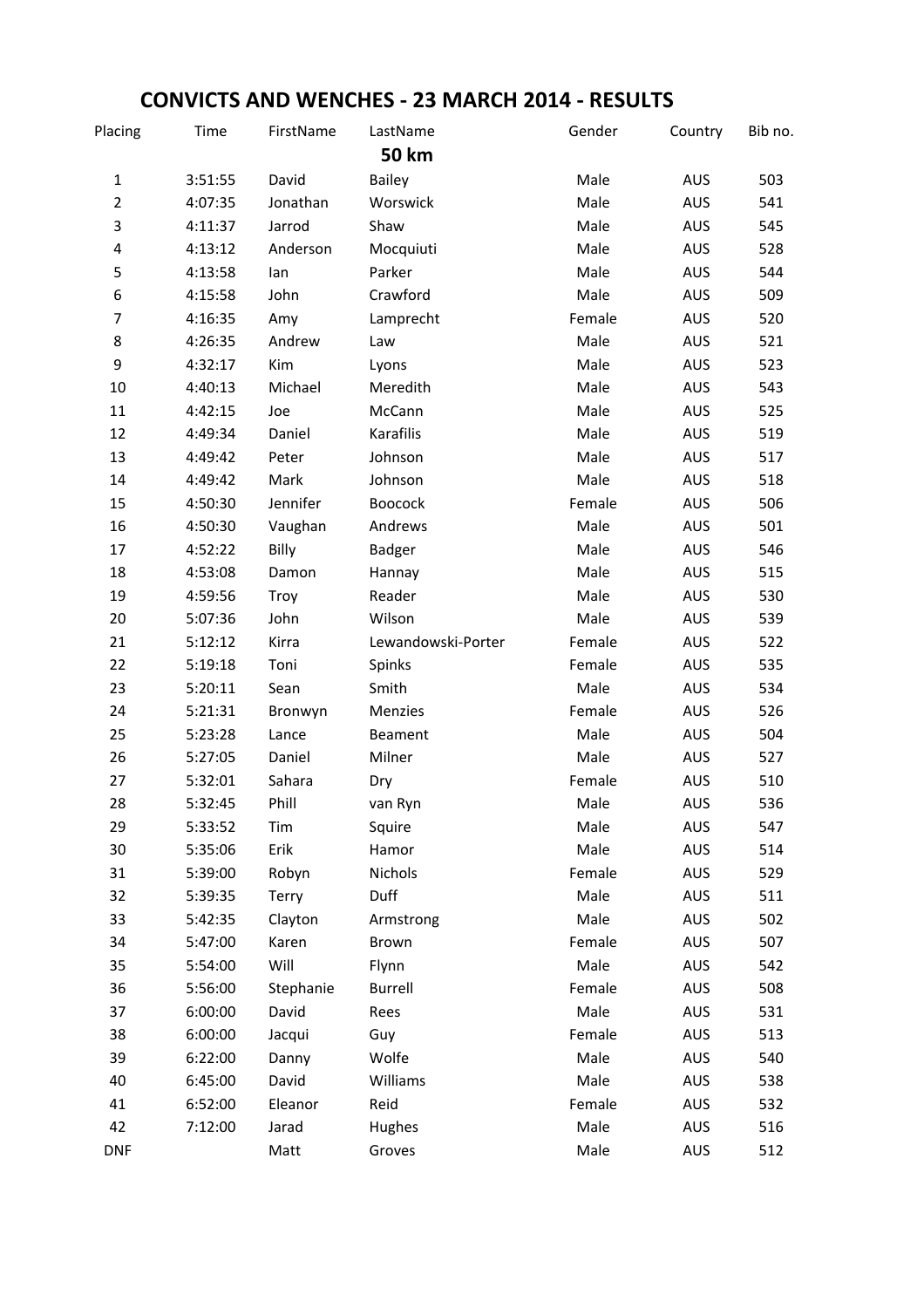## 2 x 25km relay

|   | 3:54:43 | Andrew Howell & Tim Canham  | Slippery Sausages      | 203/204 |
|---|---------|-----------------------------|------------------------|---------|
|   | 4:23:29 | Ben Cunningham & Greg Best  | Stupid O'Clock Legends | 206/205 |
| 3 | 4:46:11 | Simon Tyrell & Phil Sargent | Underdone              | 210/209 |

## 25 km

| $\mathbf{1}$   | 1:39:45 | Alex      | Humphrey      | Male   | 276 |
|----------------|---------|-----------|---------------|--------|-----|
| $\overline{2}$ | 1:47:02 | John      | Claridge      | Male   | 260 |
| 3              | 1:50:19 | Angus     | Cramp         | Male   | 261 |
| 4              | 1:51:13 | Karl      | Jones         | Male   | 307 |
| 5              | 2:01:45 | Keith     | Cameron-Smith | Male   | 306 |
| 6              | 2:03:34 | Karen     | Eakin         | Female | 267 |
| $\overline{7}$ | 2:04:01 | Damon     | Whish-Wilson  | Male   | 303 |
| 8              | 2:06:53 | Craig     | Denby         | Male   | 265 |
| 9              | 2:10:36 | Jase      | Milner        | Male   | 290 |
| 10             | 2:10:42 | Shane     | Taylor        | Male   | 312 |
| 11             | 2:12:40 | Tina      | McCarthy      | Female | 286 |
| 12             | 2:13:07 | Jesse     | Warburg       | Male   | 300 |
| 13             | 2:17:47 | Kim       | Steven        | Male   | 311 |
| 14             | 2:18:41 | Shaun     | O'Regan       | Male   | 293 |
| 15             | 2:20:15 | Christian | Regelien      | Male   | 295 |
| 16             | 2:20:52 | Judy      | Ray           | Female | 251 |
| 17             | 2:22:05 | Tracey    | McHugh        | Female | 287 |
| 18             | 2:22:27 | Anna      | Russell       | Female | 310 |
| 19             | 2:24:40 | Sven      | Mason         | Male   | 285 |
| 20             | 2:25:21 | Emily     | Ingram        | Female | 277 |
| 21             | 2:27:03 | Jason     | D'Monte       | Male   | 266 |
| 22             | 2:28:07 | Kim       | Harris        | Female | 274 |
| 23             | 2:29:26 | Jess      | Ling          | Female | 283 |
| 24             | 2:30:15 | Kim       | Reader        | Female | 294 |
| 25             | 2:30:51 | Michelle  | McNab         | Female | 289 |
| 26             | 2:32:21 | Shane     | Hanson        | Male   | 273 |
| 27             | 2:32:27 | Narelle   | Krushka       | Female | 279 |
| 28             | 2:34:00 | Robert    | Oberrauter    | Male   | 292 |
| 29             | 2:35:16 | Lauren    | Bain          | Female | 252 |
| 30             | 2:35:38 | Tracey    | Cron          | Female | 262 |
| 31             | 2:38:29 | Anne      | Gillespie     | Female | 270 |
| 32             | 2:38:29 | Lisa      | Whish-Wilson  | Female | 302 |
| 33             | 2:44:14 | Angela    | Cairney       | Female | 256 |
| 34             | 2:44:14 | Geoffrey  | Cairney       | Male   | 257 |
| 35             | 2:44:40 | Karen     | Hagan         | Female | 272 |
| 36             | 2:44:41 | Candice   | Gillies       | Female | 314 |
| 37             | 2:45:42 | Lauren    | <b>Beams</b>  | Female | 254 |
| 38             | 2:46:43 | Shelley   | Miller        | Female | 309 |
| 39             | 2:48:10 | Gordon    | Campbell      | Male   | 258 |
| 40             | 2:48:10 | Sally     | Johnson       | Female | 278 |
| 41             | 2:48:59 | Kelly     | Howell        | Female | 275 |
| 42             | 2:50:32 | Patsy     | Sharp         | Female | 297 |
| 43             | 2:51:02 | Hannah    | Davis         | Female | 264 |
| 44             | 2:51:28 | Noella    | Buchanan      | Female | 255 |
| 45             | 2:52:55 | Bronwyn   | Cruse         | Female | 263 |
|                |         |           |               |        |     |